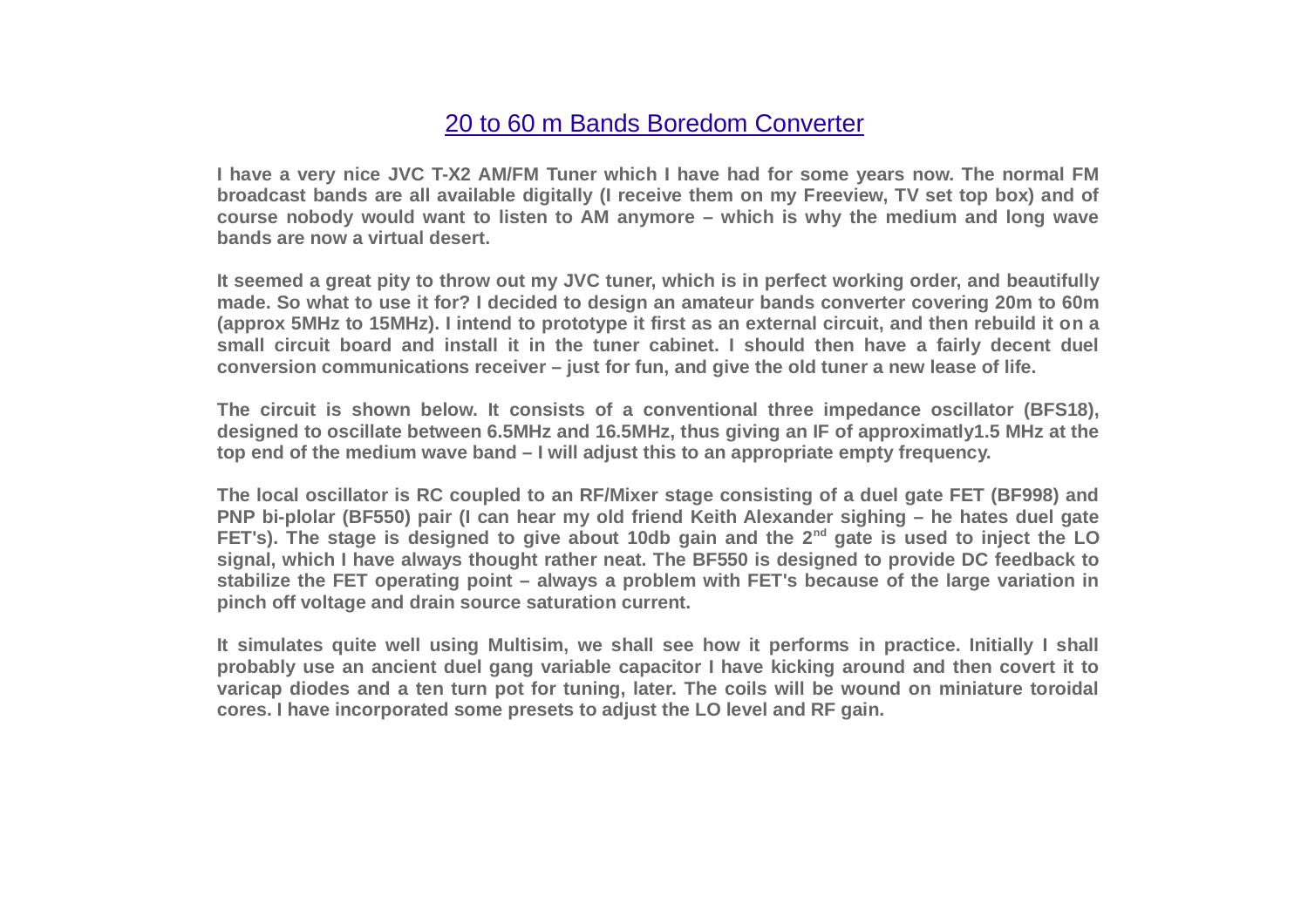



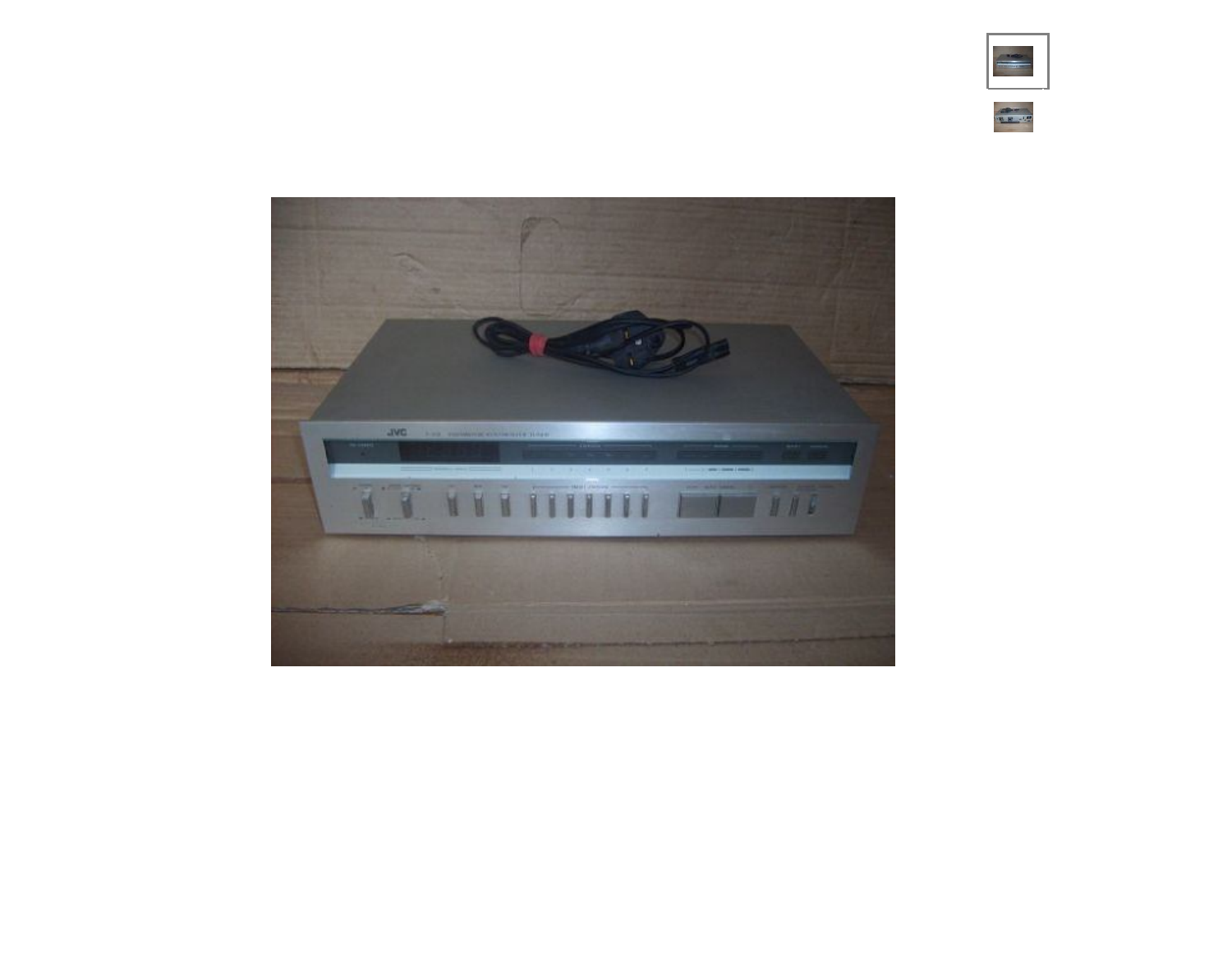

Phils Boredom 60m to 20m bands converter for JVC T-X2 Tuner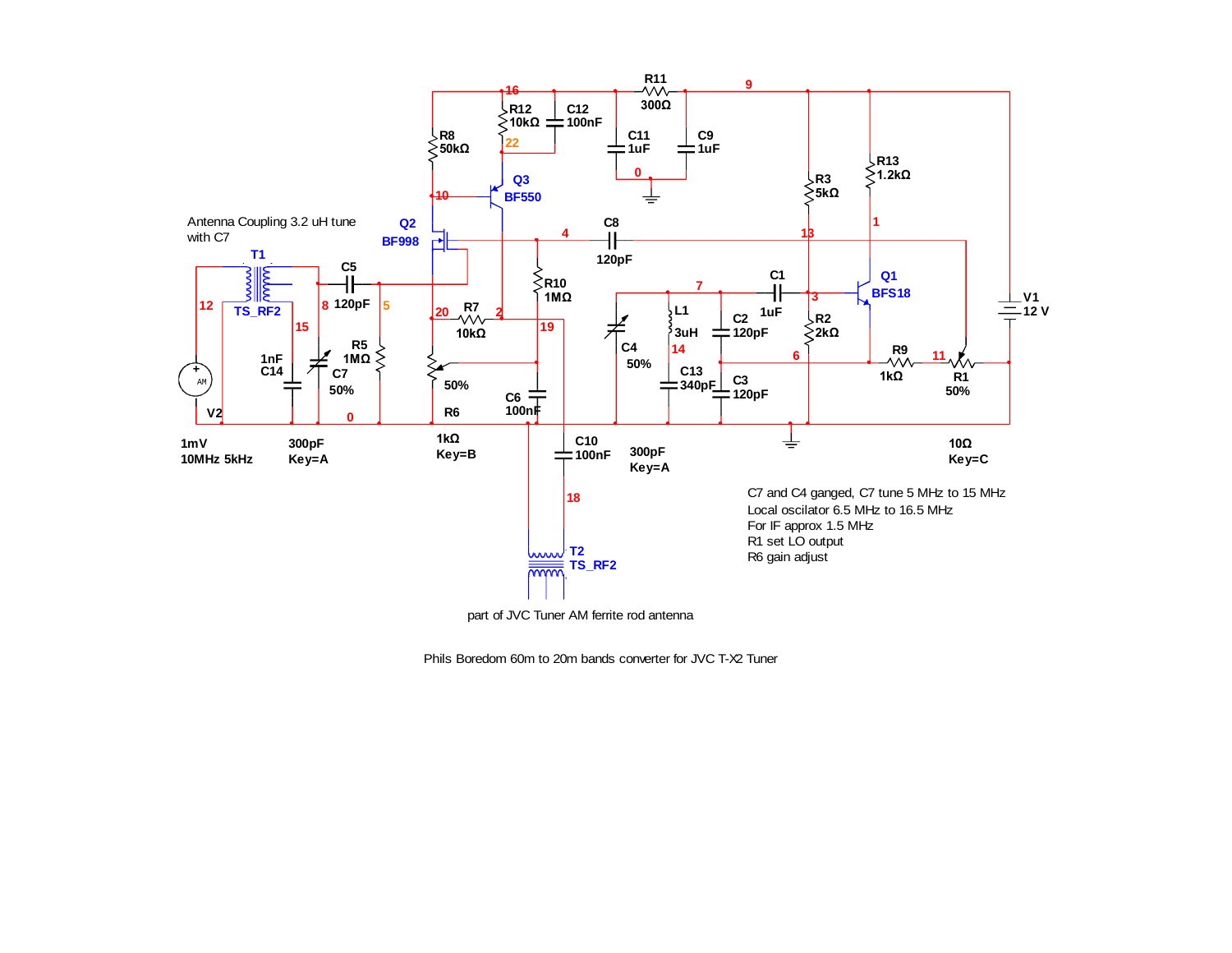## Padding Capacitor Action

**One of the problems with Mixer - local oscillator combinations (as found in Superhets) is maintaining a constant IF frequency whilst tuning the local oscillator and tuned circuit of the mixer.**

**Traditionally this is done by incorporating trimmer and padding capacitors. The former in parallel with the tuning device, and the latter in series with the coil.** 

**Inductance's, Tank and LO ...**

LT  $=$  3.2 $\cdot 10^{-6}$ 

LO :=  $3.2 \cdot 10^{-6}$ 

**Trim and padding capacitors ...**

Ctrim1  $= 33.10^{-12}$ 

Ctrim2  $= 25.10^{-12}$ 

Cpad2 :=  $320 \cdot 10^{-12}$ 

Cpad1 :=  $1900 \cdot 10^{-12}$ 

#### **Tank Tune ...**

$$
\text{ftank (CT)} := \frac{1}{2 \cdot \pi \cdot \left[ \text{LO} \cdot \left[ (\text{CT} + \text{Ctrim1}) \cdot \frac{\text{Cpad1}}{(\text{CT} + \text{Ctrim1}) + \text{Cpad1}} \right] \right]^{0.5}}
$$

**LO Tune ...**

$$
fosc(CT) := \frac{1}{2 \cdot \pi \cdot \left[ LO \cdot \left[ (CT + Citim2) \cdot \frac{Cpad2}{(CT + Citim2) + Cpad2} \right] \right]^{0.5}}
$$

#### **IF Frequency ....**

 $IF(CT) := fosc(CT) - f tank(CT)$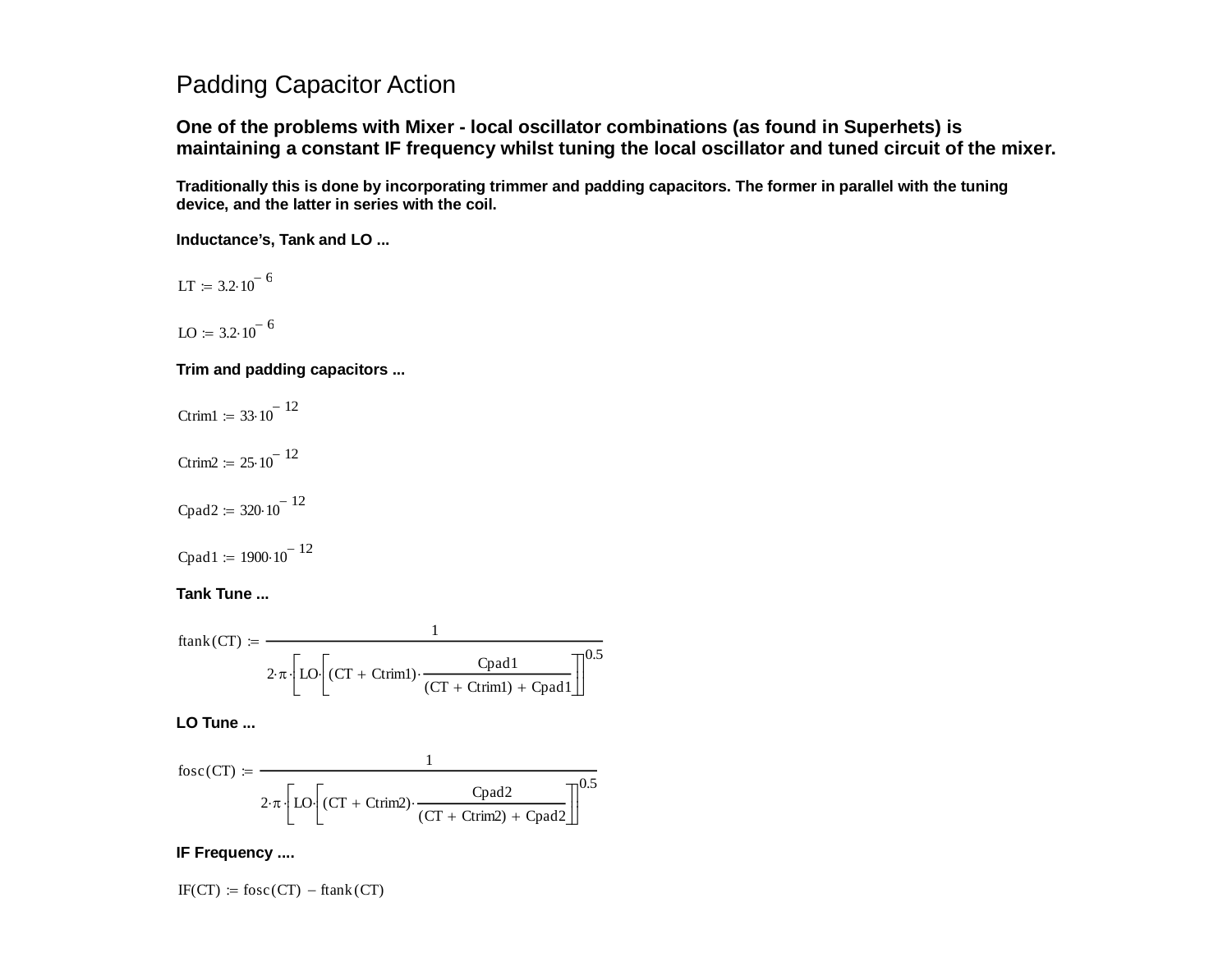**Plot Results, Frequency against tuning capacitor, LO blue, mixer red, IF black ....**

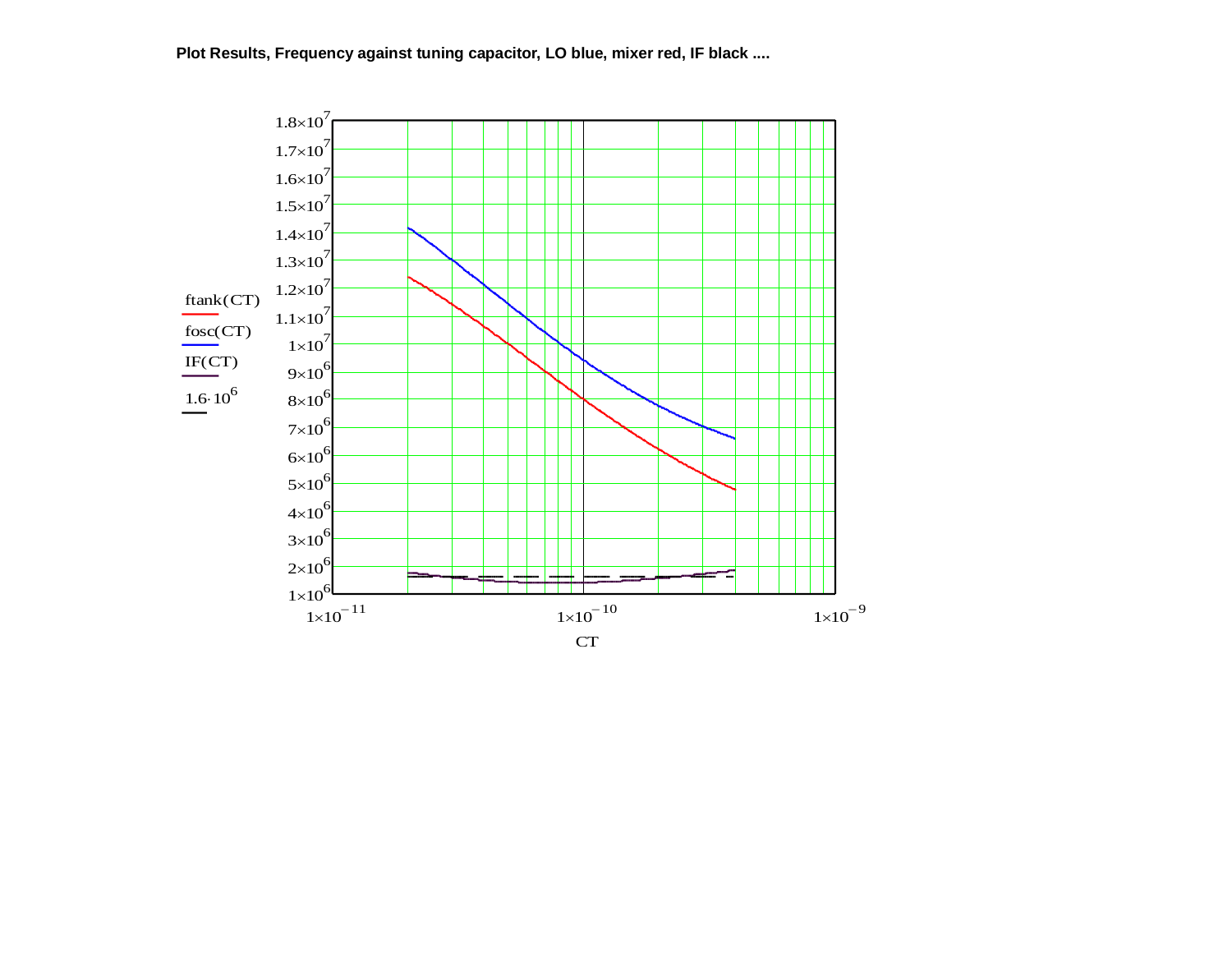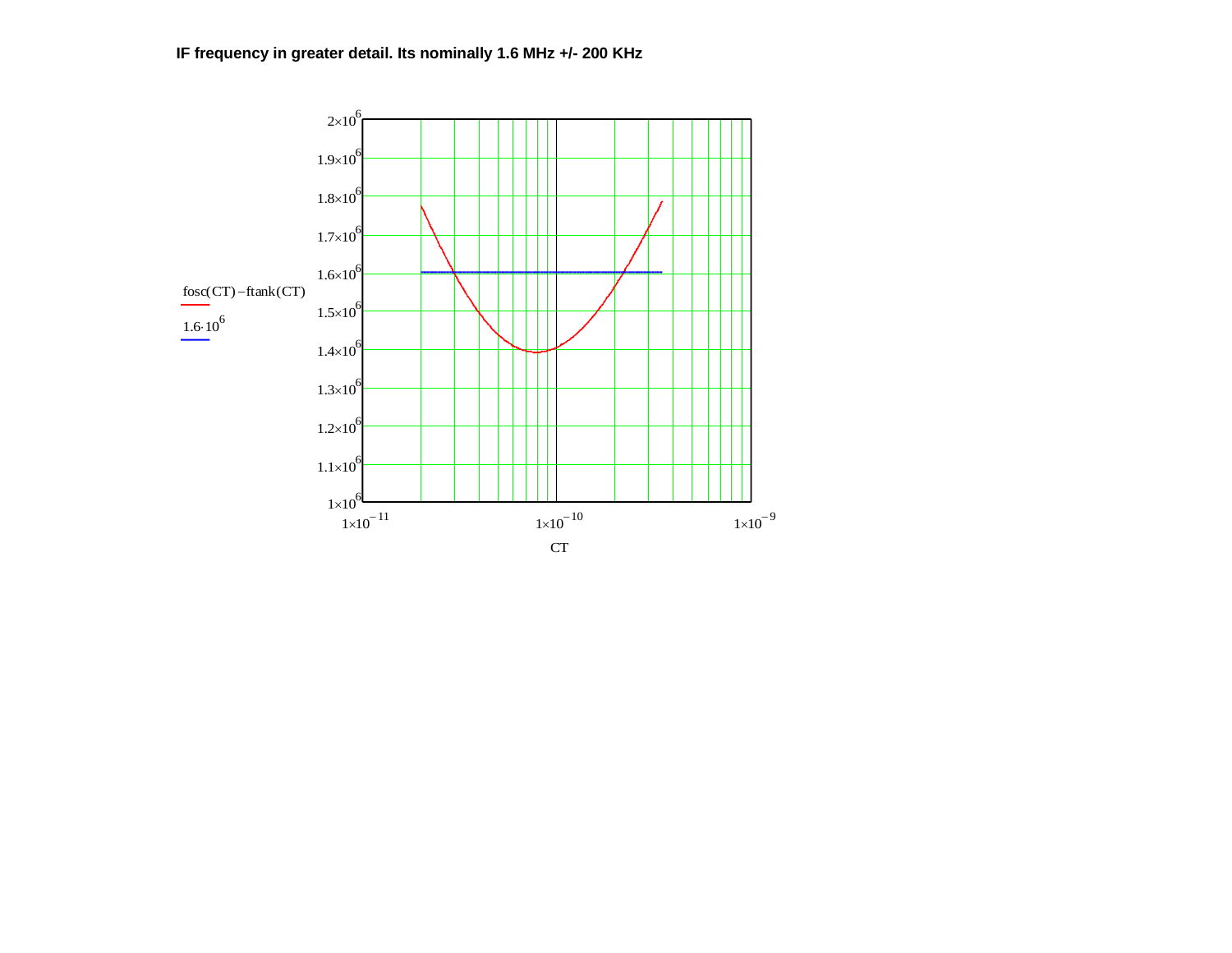### Analysis of Boredom Converter

**Local oscillator Section (input across R1, output across R2) ...**



**.. Mixer Section (input across L2, output R3 Local Oscillator components …**

 $C1 := 50.10^{-12}$  $C2 \coloneqq 50 \cdot 10^{-12}$  $C3 \coloneqq 150 \cdot 10^{-12}$  $CS := 900 \cdot 10^{-12}$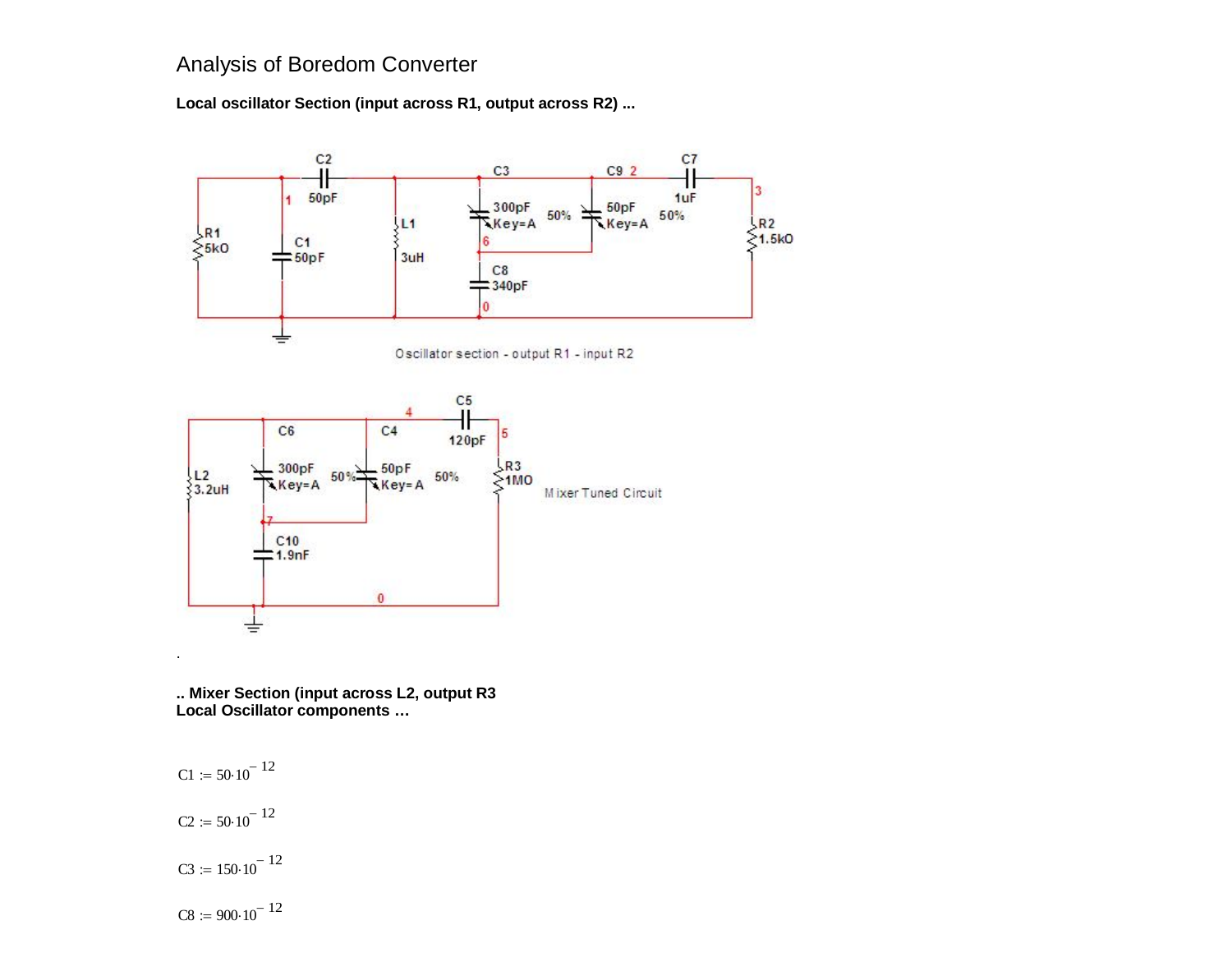$$
L1 := 1.5 \cdot 10^{-6}
$$
  
R1 := 1000  
R2 := 5000  
C7 := 1 \cdot 10^{-6}  
Cpad2 := C8  
Ctrim2 := 20 \cdot 10^{-12}

### **Mixer Components ...**

 $L2 := 3.2 \cdot 10^{-6}$  $CS \coloneqq 50 \cdot 10^{-12}$  $R3 := 1.10^5$  $\text{C6} \coloneqq 150 \cdot 10^{-12}$  $C4 \coloneqq 25.10^{-12}$ Ctrim1  $\coloneqq$  C4  $Rsource := 50$ Cpad1 :=  $1900 \cdot 10^{-12}$ 

**Define Reactance, Oscillator ....**

$$
XC1(f) := \frac{-i}{2 \cdot \pi \cdot f \cdot C1}
$$

$$
XC2(f) := \frac{-i}{2 \cdot \pi \cdot f \cdot C2}
$$

$$
XL1(f) := 2 \cdot \pi \cdot f \cdot L1 \cdot i
$$

$$
XC7(f) := \frac{-i}{2 \cdot \pi \cdot f \cdot C7}
$$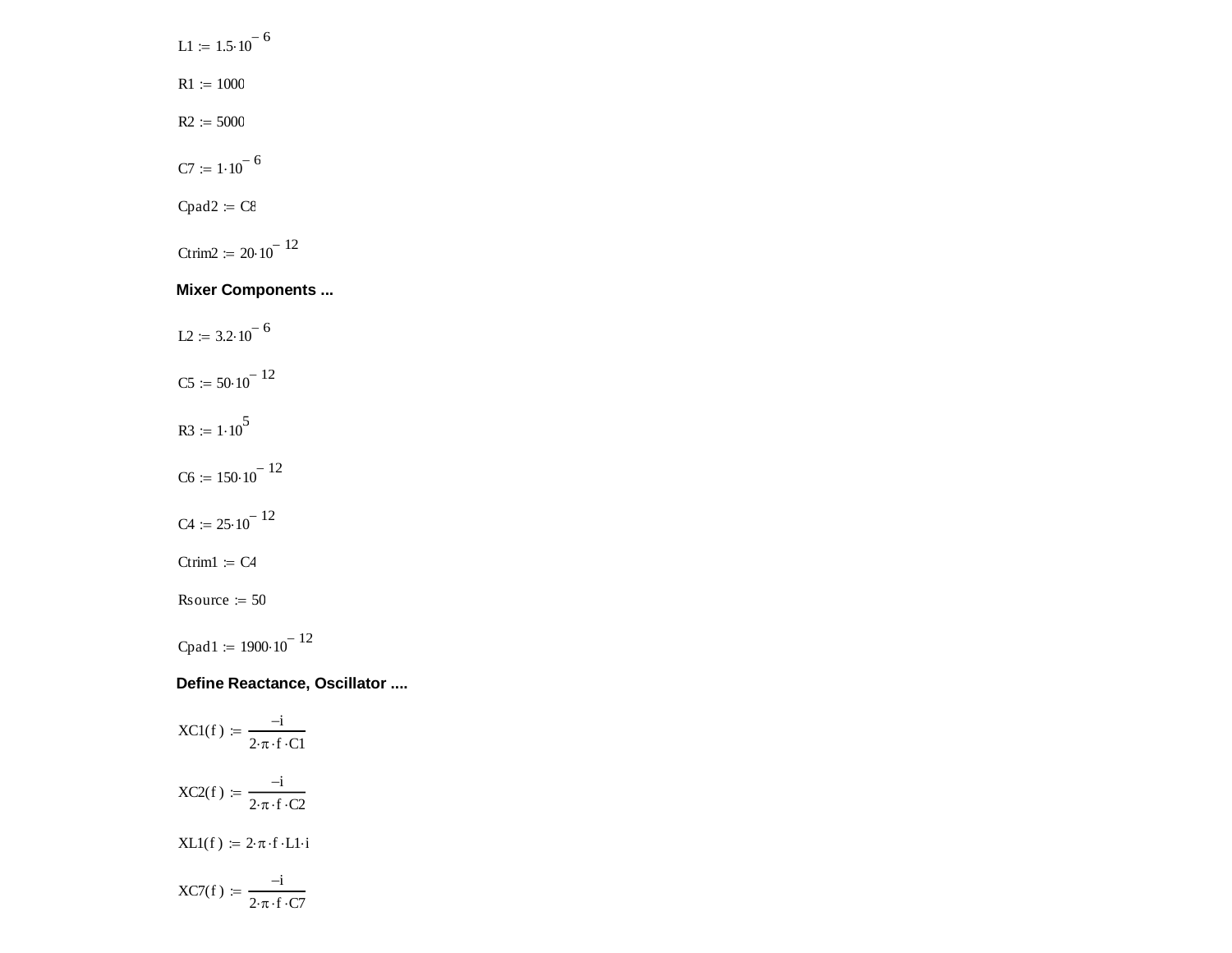$$
\text{XTune2}(f, C) \coloneqq \left[ \frac{\left[ \left( \frac{-i}{2 \cdot \pi \cdot f \cdot C \cdot 10^{-12}} \right) \cdot \left( \frac{-i}{2 \cdot \pi \cdot f \cdot \text{Ctrim2}} \right) \right]}{\left( \frac{-i}{2 \cdot \pi \cdot f \cdot \text{Ctrim2}} \right) + \left( \frac{-i}{2 \cdot \pi \cdot f \cdot C \cdot 10^{-12}} \right)} \right] + \frac{-i}{2 \cdot \pi \cdot f \cdot \text{Cpa}d2}
$$

**Define Reactance Mixer ...**

 $XL2(f) = 2 \cdot \pi \cdot f \cdot L2 \cdot i$ 

$$
XC5(f) := \frac{-i}{2 \cdot \pi \cdot f \cdot CS}
$$
  

$$
XTune1(f, C) := \left[ \frac{\left[ \left( \frac{-i}{2 \cdot \pi \cdot f \cdot C \cdot 10^{-12}} \right) \cdot \left( \frac{-i}{2 \cdot \pi \cdot f \cdot C \cdot 10^{-12}} \right) \right] \right] + \frac{-i}{2 \cdot \pi \cdot f \cdot C
$$
pad1

 $\overline{\phantom{a}}$ 

J

**Define Oscillator Transfer Matrices ...**

$$
T1LO := \begin{pmatrix} 1 & 0 \\ \frac{1}{R1} & 1 \end{pmatrix}
$$

$$
T2LO(f) := \begin{pmatrix} 1 & 0 \\ \frac{1}{XC1(f)} & 1 \end{pmatrix}
$$

$$
T3LO(f) := \begin{pmatrix} 1 & XC2(f) \\ 0 & 1 \end{pmatrix}
$$

$$
T4LO(f) := \begin{pmatrix} 1 & 0 \\ \frac{1}{XL1(f)} & 1 \end{pmatrix}
$$

$$
T5LO(f, C) := \begin{pmatrix} 1 & 0 \\ \frac{1}{XTL1(f)} & 1 \end{pmatrix}
$$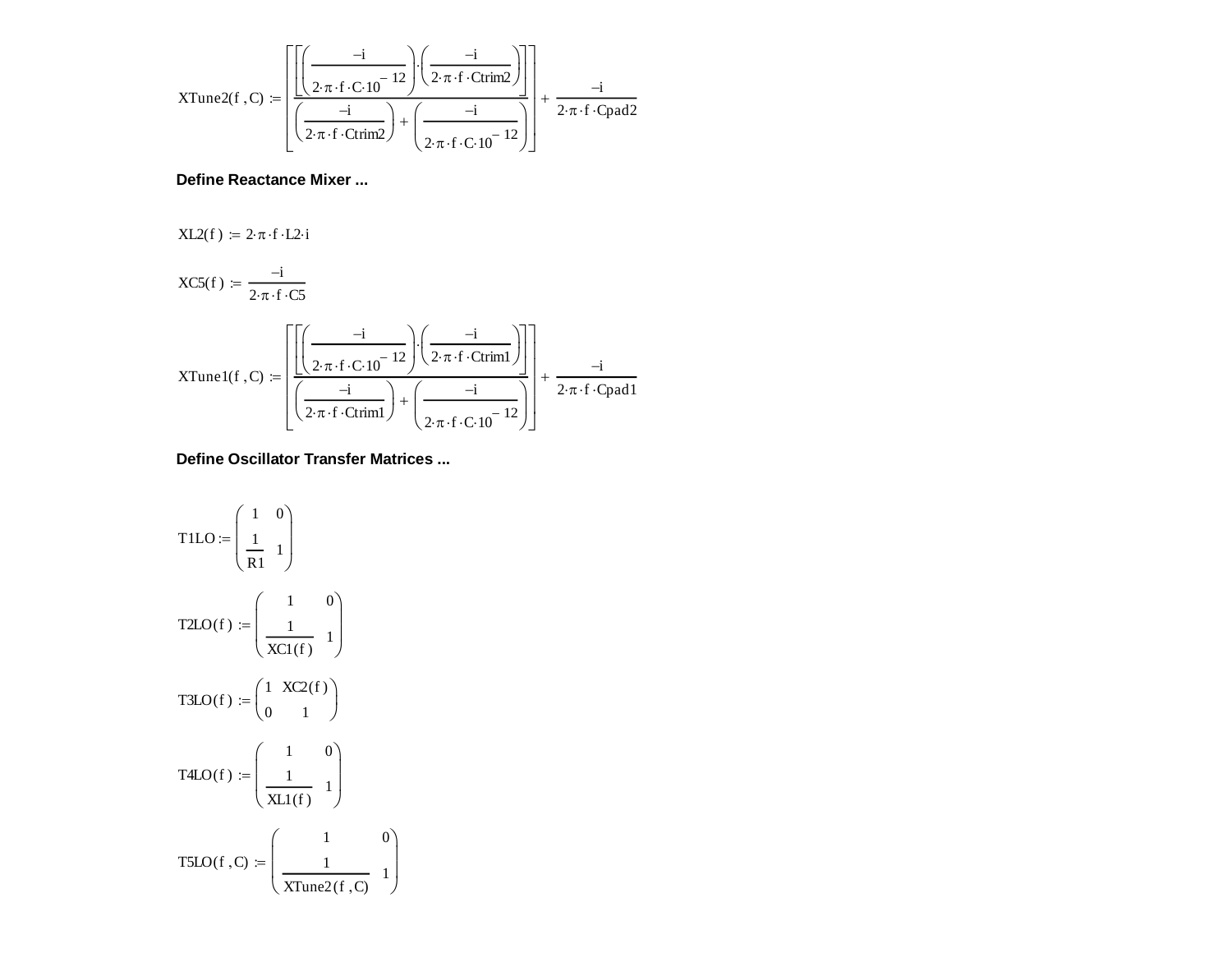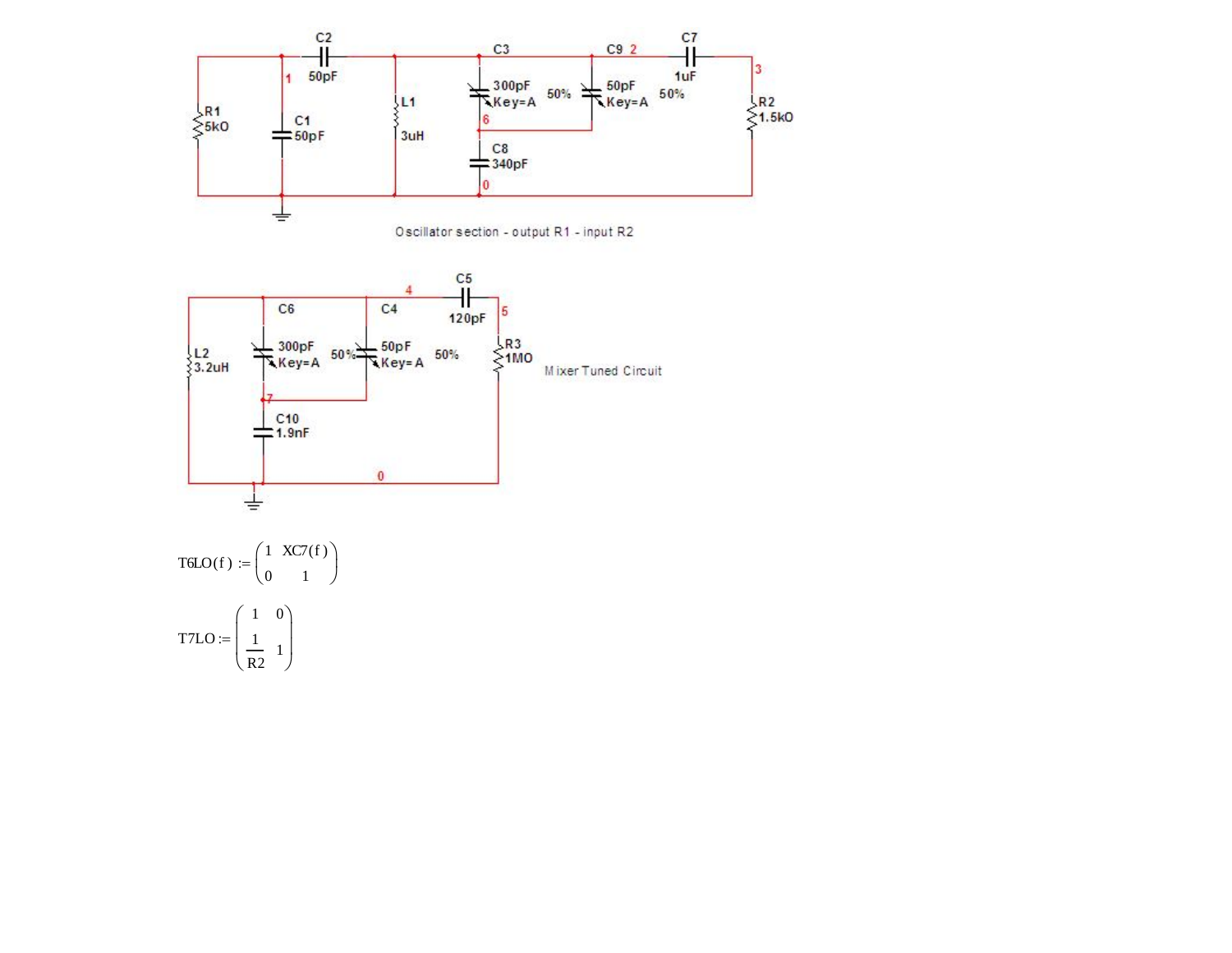#### **Overall Oscillator Transfer matrix ...**

 $TLO(f, C) = TILO-T2LO(f) \cdot T3LO(f) T4LO(f) \cdot T5LO(f, C) T6LO(f) \cdot T7LO$ 

**Oscillator Transfer function ...**

$$
\mathsf{TFLO}(f, C) := \frac{1}{\mathsf{TLO}(f, C)_{0,0}}
$$

**Define Mixer Transfer matrices ...**

$$
TM1(f) := \begin{pmatrix} 1 & 0 \\ \frac{1}{XL2(f)} & 1 \end{pmatrix}
$$

$$
TM2(f, C) := \begin{pmatrix} 1 & 0 \\ \frac{1}{XTunel(f, C)} & 1 \end{pmatrix}
$$

$$
TM3(f) := \begin{pmatrix} 1 & XC5(f) \\ 0 & 1 \end{pmatrix}
$$

$$
TM4 := \begin{pmatrix} 1 & 0 \\ \frac{1}{R3} & 1 \end{pmatrix}
$$

**Overall Mixer Transfer matrix ...**

 $TM(f, C) := TM1(f) \cdot TM2(f, C) \cdot TM3(f) \cdot TM4$ 

**Mixer Tank Transfer Impedance ...**

$$
TFM(f, C) \coloneqq \frac{1}{TM(f, C)_{1, 0}}
$$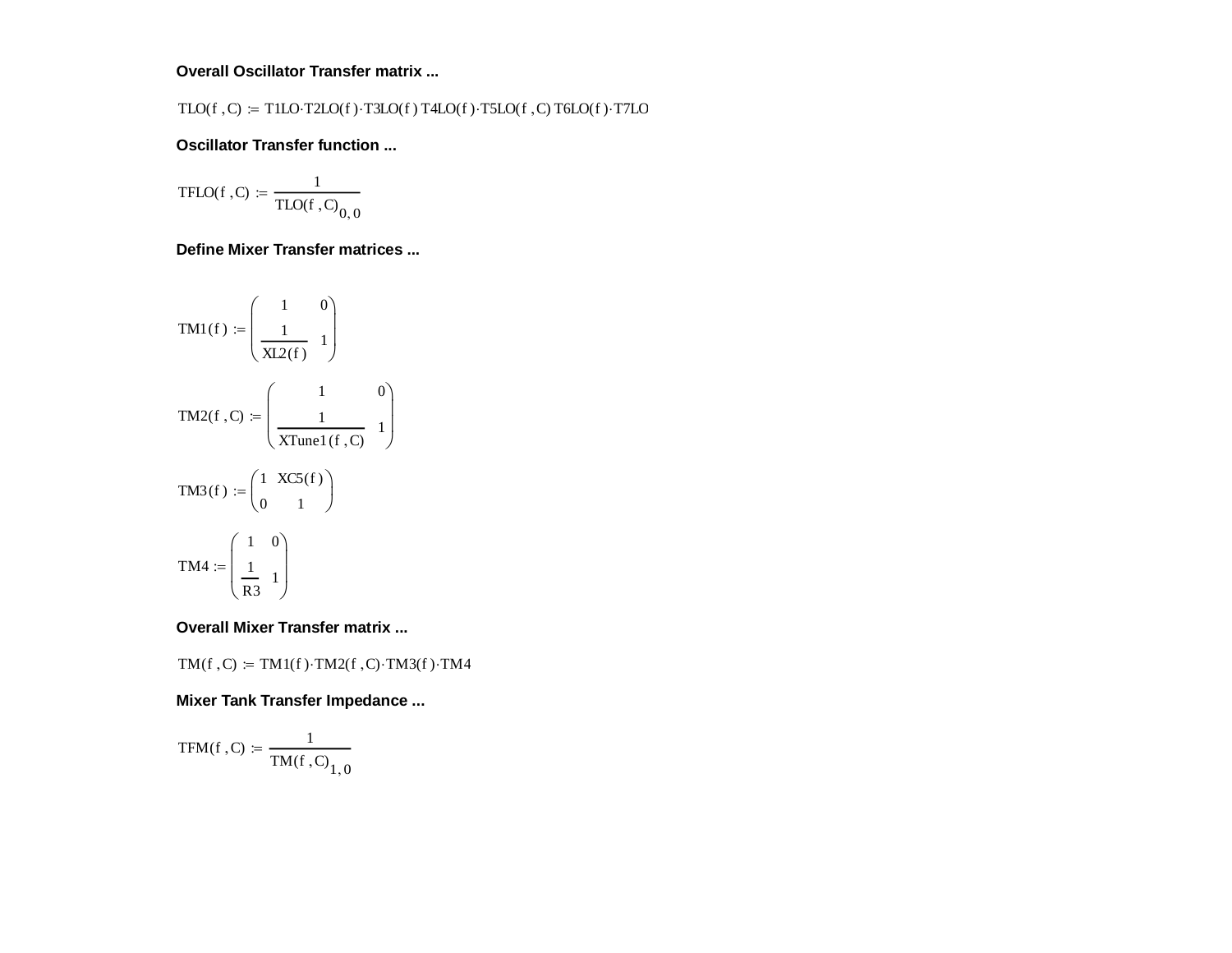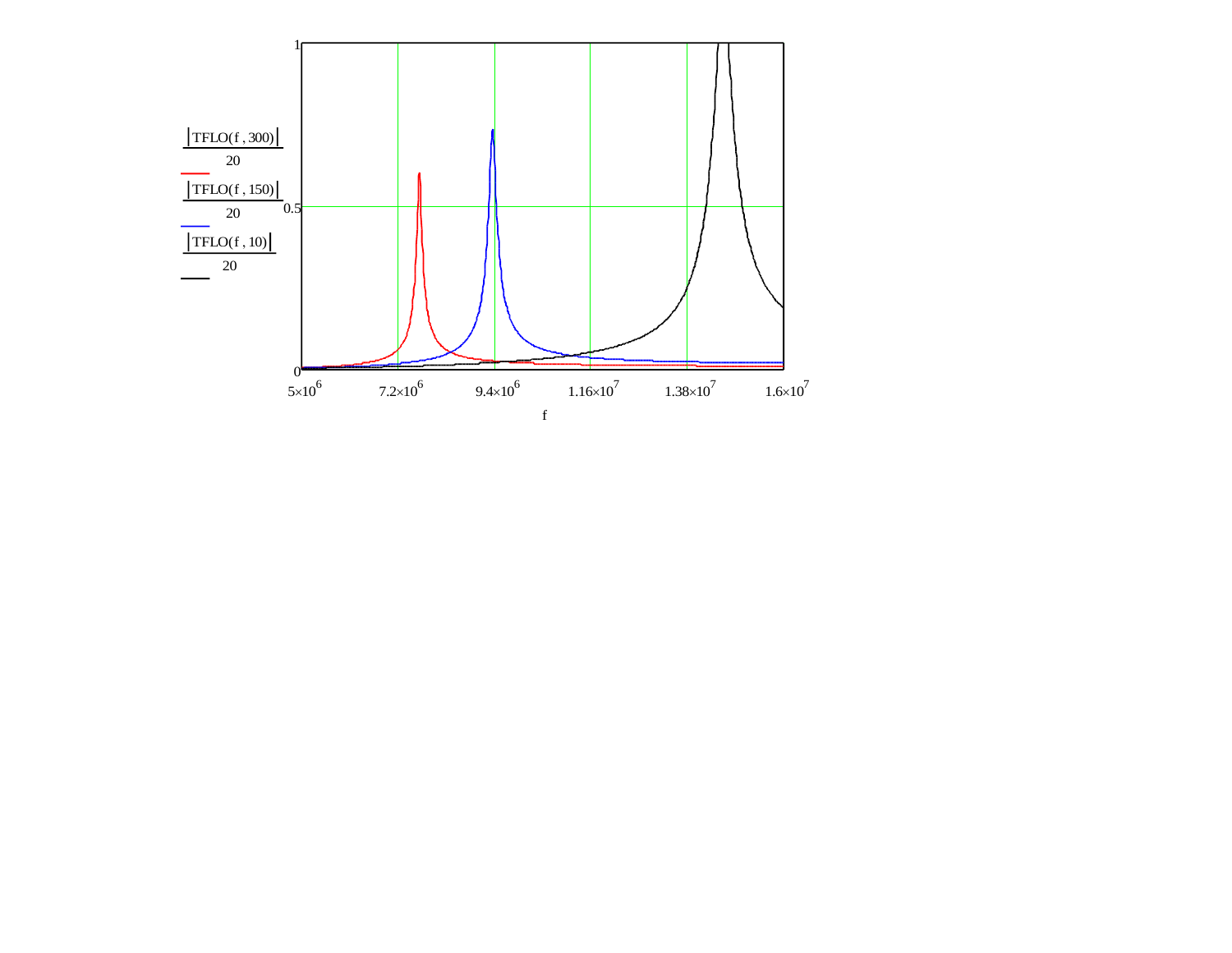